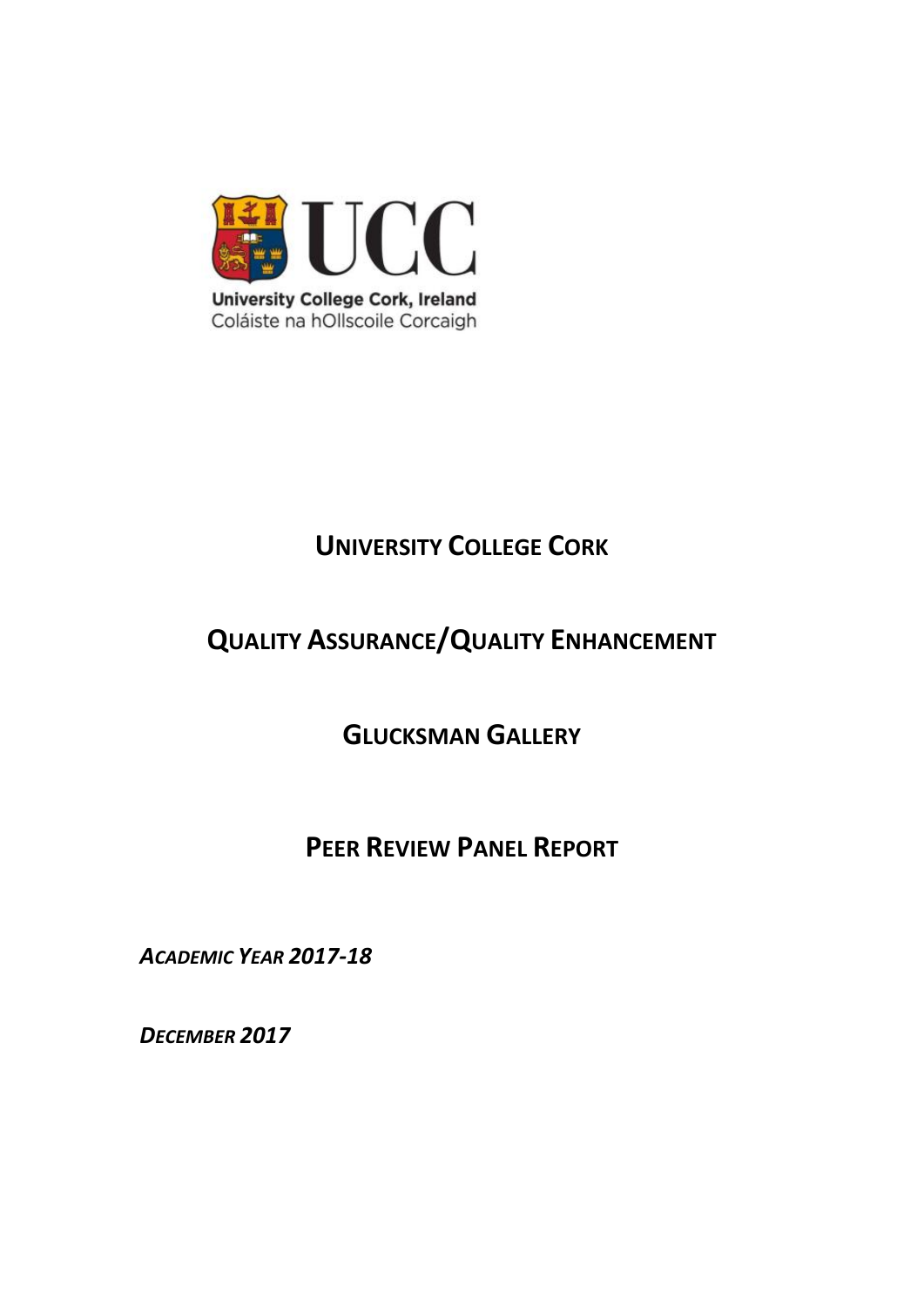# **Contents**

| $\mathbf{1}$ .                                                                  |  |
|---------------------------------------------------------------------------------|--|
| 2.                                                                              |  |
| 2.1                                                                             |  |
| 2.2                                                                             |  |
| 2.3                                                                             |  |
|                                                                                 |  |
|                                                                                 |  |
|                                                                                 |  |
| 4.                                                                              |  |
|                                                                                 |  |
|                                                                                 |  |
|                                                                                 |  |
|                                                                                 |  |
|                                                                                 |  |
| 4.6 Impact on student body (e.g. education provision, teaching and learning,    |  |
|                                                                                 |  |
|                                                                                 |  |
|                                                                                 |  |
|                                                                                 |  |
| 4.10 Local quality assurance and enhancement activities, including those for    |  |
|                                                                                 |  |
|                                                                                 |  |
|                                                                                 |  |
| 4.13 Comment on the data provided through the annual monitoring processes (i.e. |  |
| for measuring the quality and impact of the Unit's services and activities)9    |  |
|                                                                                 |  |
|                                                                                 |  |
|                                                                                 |  |
|                                                                                 |  |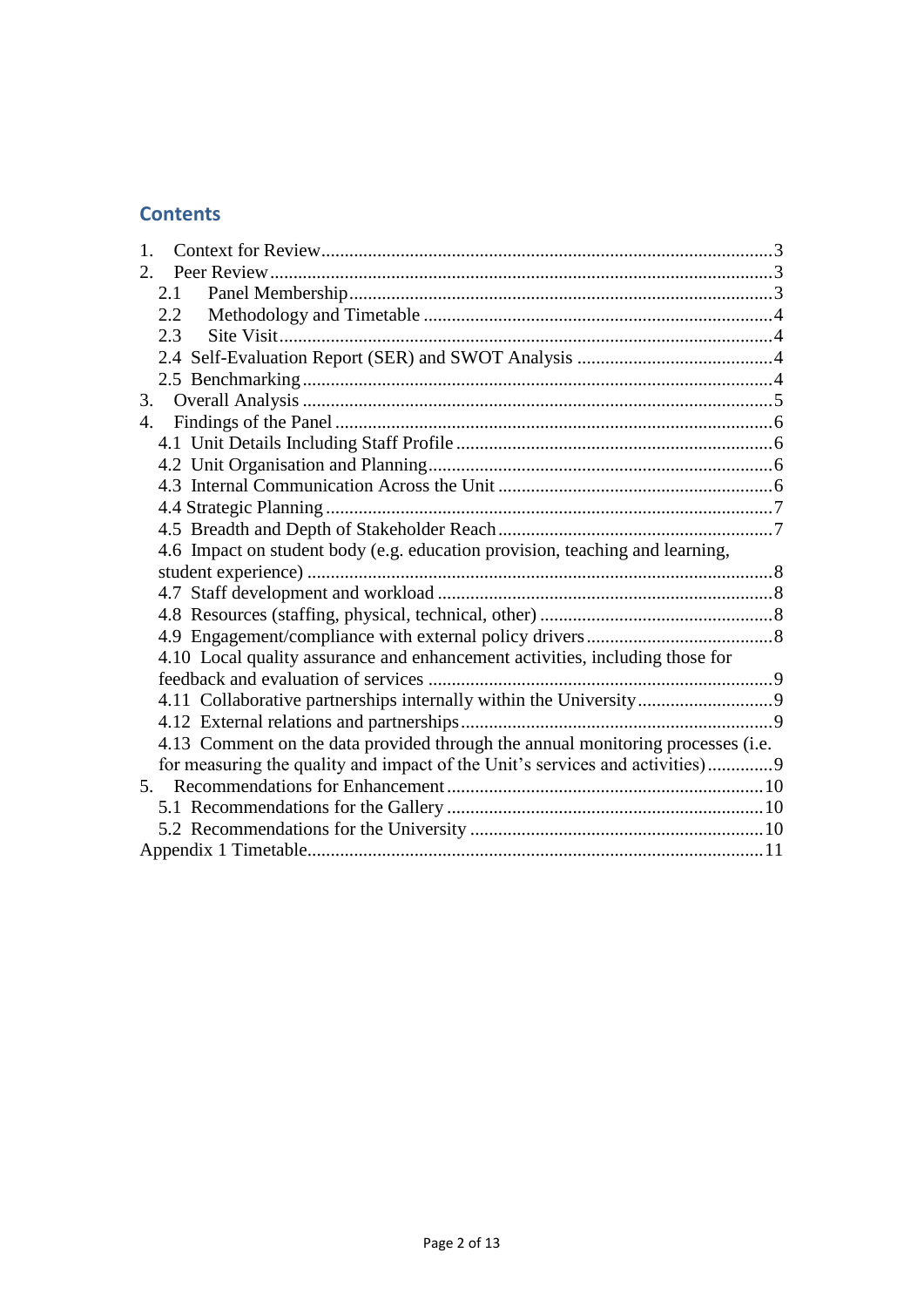### <span id="page-2-0"></span>**1. Context for Review**

The Glucksman Gallery is a subsidiary company of University College Cork. It is overseen by a Board which operates according to a management agreement with the University. In December 2016, President Michael B Murphy proposed and the Board accepted that the Glucksman Gallery should engage in an international quality peer review through the University's quality process, the context of such a review being that:

- the Glucksman Gallery has become an important component of campus life at the University and, *inter alia*, provides learning opportunities for students and staff;
- the University, in return, makes a substantial investment of public funds in the Gallery on a continuous basis.

This review was considered by all parties as beneficial for the Gallery while fulfilling a function of the University by providing compelling evidence of commitment to the Quality agenda as required by the Universities Act (1997) and Qualifications and Quality Assurance Act (2012).

The anticipated benefits of the review were expected from engagement in:

- a process of constructive self-reflection which involves international benchmarking, SWOT analysis, and an on-site visit of international peers, enabling dialogue and access to expert supportive advice;
- a peer review process which could comment on the trajectory of the Glucksman as a specialist genre, i.e. a university gallery.

| <b>Name</b>                 | <b>Position/Discipline</b>       | <b>Institution</b>        |
|-----------------------------|----------------------------------|---------------------------|
| Dr Marie Bourke             | Former Keeper and Head of        | National Gallery of       |
|                             | Education                        | Ireland                   |
| Mr Diarmuid Collins (Chair) | Bursar, Finance Office           | <b>University College</b> |
|                             |                                  | Cork                      |
| Professor Stephen Foster    | Former Director of John Hansard  | University of             |
|                             | Gallery                          | Southampton, UK           |
| Mr John FitzGerald          | Head, Library and Information    | <b>University College</b> |
| (Rapporteur)                | <b>Services</b>                  | Cork                      |
| Dr Declan Jordan            | Department of Economics          | <b>University College</b> |
|                             |                                  | Cork                      |
| Ms Kate Moriarty            | Postgraduate Applied Psychology  | <b>University College</b> |
| (Student Reviewer)          |                                  | Cork                      |
| Dr Kay Taaffe               | <b>Quality Enhancement Unit,</b> | <b>University College</b> |
| (Panel Secretariat Support) |                                  | Cork                      |

#### <span id="page-2-1"></span>**2. Peer Review**

#### <span id="page-2-2"></span>**2.1 Panel Membership**

In line with University practice for international peer review, a Panel was assembled to carry out the review. This brought together national and international expertise in governance and management of leading galleries, including a university-led institution. Internal reviewers provided knowledge of the institutional and organisational structures within the University, while the involvement of a student as a full panel member ensured a valuable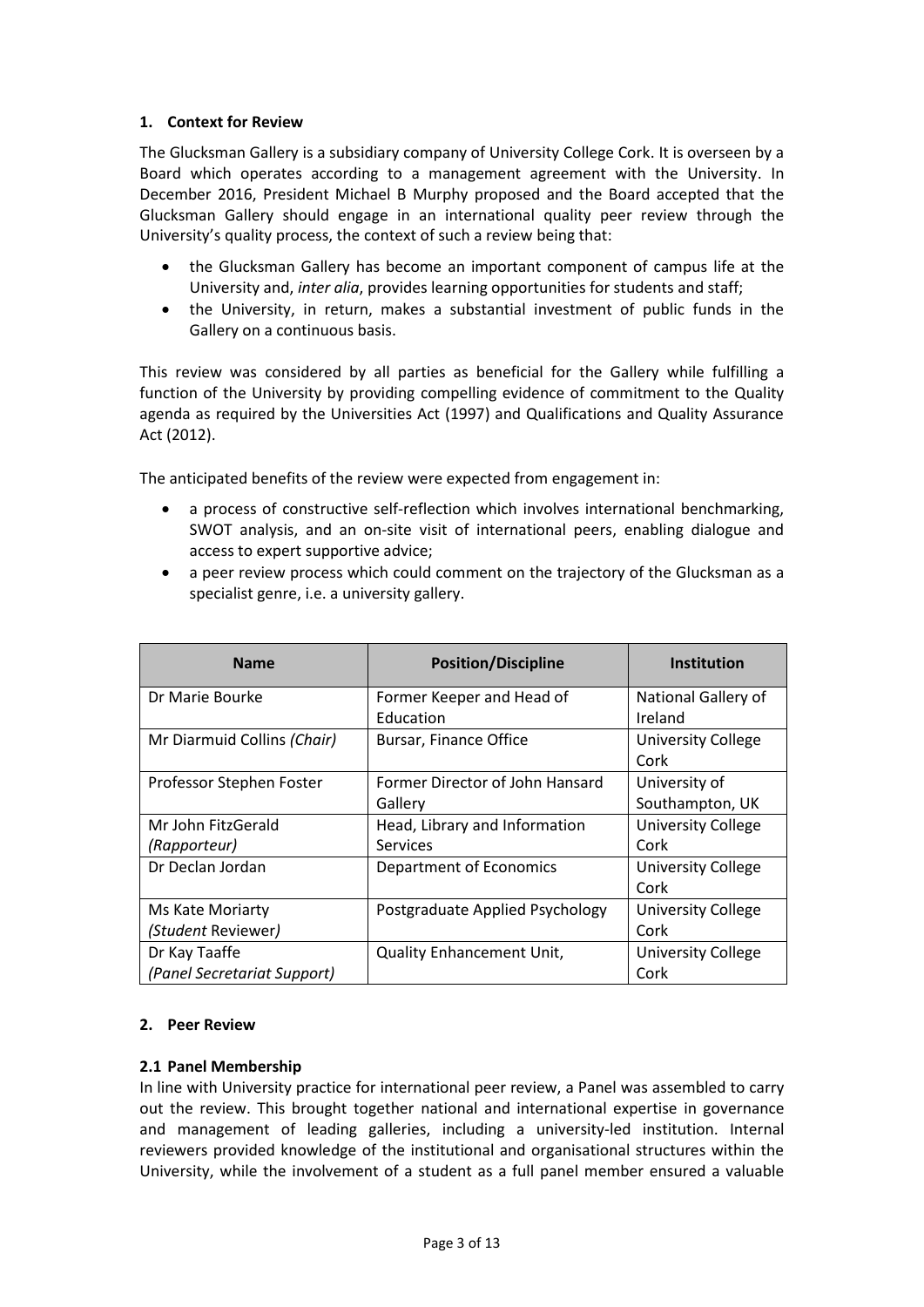student perspective. The Panel particularly commended the insightful contribution made by the student representative to the review process. The entire Panel contributed to the production of the final Panel Report. Secretariat support from the Quality Enhancement Unit (QEU) was provided to the Panel throughout the process, and this greatly facilitated the Panel in formulating and agreeing the final Review Report.

# <span id="page-3-0"></span>**2.2 Methodology and Timetable**

The Panel met over three days in accordance with a timetable which was agreed in advance with the reviewers and the Director (see Appendix 1 for a copy of the timetable). The timetable enabled comprehensive engagement with the Director, staff of the Gallery, the Gallery Board, senior management at the University and other stakeholders.

The Panel also met with the current President of UCC and two former Presidents who have played significant roles in the development of the Gallery since its foundation in 2004, both as *ex officio* members of the Board. All three Presidents have provided institutional leadership to promote the Gallery's mission as a laboratory for academic and creative scholarship.

### <span id="page-3-1"></span>**2.3 Site Visit**

The site visit by the Peer Review Panel from 12-14 December, 2017, was well-organised and, while the schedule was very full, it did allow for some flexibility when required by the Panel. No direct meeting by the Panel with student representatives had been arranged; this should be facilitated in future reviews. The Site Visit comprised a tour of the Glucksman Gallery and *café*.

#### <span id="page-3-2"></span>**2.4 Self-Evaluation Report (SER) and SWOT Analysis**

The SER provided by the Director was comprehensive and very well assembled and presented a clearly expressed mission and vision for the Gallery. The SER evidenced a comprehensive body of policies and information which enabled the Panel to gain a clear understanding of all aspects of the operation and governance of the Gallery. The SER also demonstrated extensive external engagement by the Gallery across a broad ecosystem of stakeholders (local, national and international). All full-time staff were involved in the benchmarking and SWOT processes, which identified strengths (e.g. achieving the Museum Standards Programme of Ireland (MSPI) accreditation) and challenges for the Gallery *viz*. recognising and responding to a new generation of digital native learners. Particularly evident from both the SWOT and benchmarking exercises was the issue of capacity: the small team in the Gallery is clearly stretched to full capacity as it fulfils many roles and functions. Each team member operates an extensive range of skills and this demands considerable flexibility, adaptability, and personal dedication in each case.

#### <span id="page-3-3"></span>**2.5 Benchmarking**

International benchmarking took place with the Whitworth Museum at the University of Manchester and the M Museum, a city museum in Leuven, Belgium. Staff at the Glucksman were both inspired and frustrated by this process, which demonstrated that the Gallery at UCC was performing very favourably despite being significantly under-resourced in comparison with the galleries visited (the Whitworth, for example, has 65 employees in contrast to the Glucksman's five core staff and 10 part-time or casual staff). The benchmarking process with the Whitworth Museum identified a number of areas which are comparable to the Glucksman mission, such as diversity of audience, visibility of learning, emphasis on visitor experience, and using the spaces beyond the museum walls (such as the gardens of the Gallery).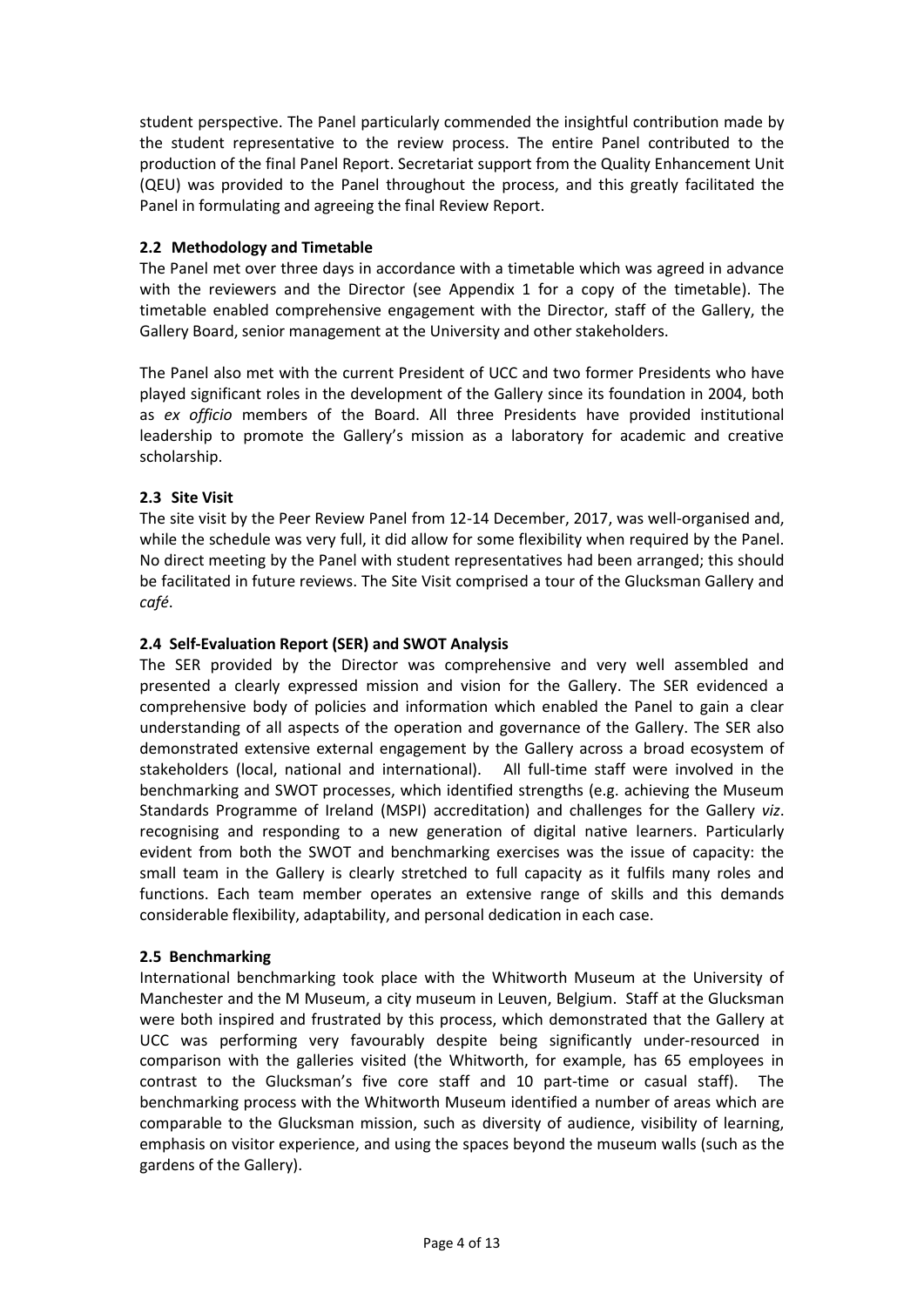### <span id="page-4-0"></span>**3. Overall Analysis**

The Glucksman Gallery is a subsidiary company of the University, overseen by a Board operating according to a defined Memorandum and Articles of Association. This structure is considered by the Panel to be effective in enabling both the University and the Gallery to operate distinct complementary strategic and operational plans. For this structure to succeed, careful Board composition is required, as well as clear and open communication between Gallery and University.

The Glucksman Gallery "is its people" who form a highly motivated, hardworking, creative, and effective team. The Gallery has benefitted from excellent creative leadership vested in the Director who enjoys the support of an exceptionally talented and committed team and an active and enabling Board, especially the current Board. The Panel commends highly the performance of the Gallery especially when compared with much larger and betterresourced organisations. The Panel found unequivocal admiration on the part of all stakeholders for the Gallery staff. It was noted that, as with other areas of the University, restrictions in finance and employment have curtailed development and expansion, particularly in relation to staff numbers.

The Gallery is still at an early stage of development, having been founded only 13 years ago. Nevertheless, in this period, it has established a distinct identity as a contemporary gallery with a defined mission to represent and interpret contemporary art in an academic context. The Gallery's engagement with the University is through a transdisciplinary approach which engages Schools and units across the University through co-curation and other innovative modes of collaboration. The Gallery has become highly responsive to the transdisciplinary agenda of the University; in the words of the Director "What was once perceived as a huge challenge has been an extraordinary moment of development, enabling bigger and more ambitious projects". Many exhibitions receive substantial publicity, providing excellent opportunity for public dissemination of sometimes complex research findings. The Gallery also mounts a rich programme of activities around its exhibitions, often achieving strong successful civic and public engagement.

The Gallery has established a significant local, national, and international reputation. It received full accreditation on the Museum Standards Programme for Ireland in 2011 and retained this status in 2017. The MSPI guides its work in managing collections according to a recognised external quality framework.

The Panel found that the particular mission of the Gallery was clearly and convincingly enunciated by the Director and firmly supported by the Board. However, some stakeholders believed that the mission is too selective and unreceptive to the student body at UCC and the general public. The Panel believes that the Gallery needs to articulate its mission and adapt its programming, of exhibitions in particular, to accommodate greater student and public accessibility. The Panel believes that this can be achieved while maintaining the Gallery's reputation for and compelling focus on the interpretation of contemporary art in the academic context.

While the Gallery has a strong external focus, the *raison d'être* of the University is to serve the student population – present and future. It was evident to the Panel that, while there is significant depth of engagement with those UCC staff and students who are directly involved in the various collaborative projects, there is scope for more effective engagement with more, and a broader selection, of students. This view was voiced by some representatives of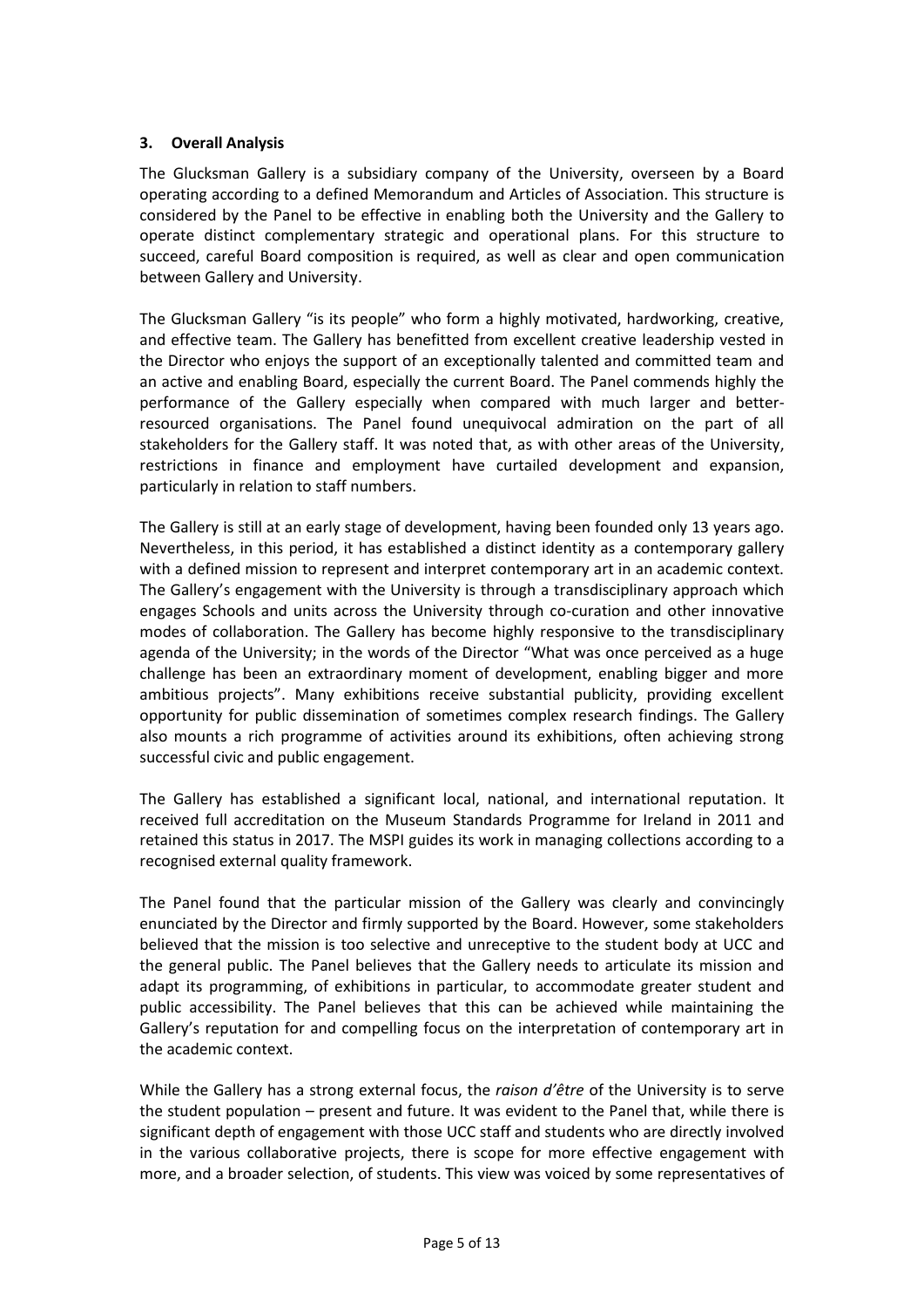senior University management. The Panel believes that the Gallery and the University need to agree and clearly articulate the objectives and mission of the Gallery with a particular focus on improving engagement with students.

It was noted that a number of factors and opportunities are likely to impact positively on the Gallery over the coming years, including: closer alignment to the University's Strategic Plan 2017 – 2022 which views the Glucksman as contributing to "cultural and artistic life [and] strengthening research, practice and learning in the creative arts"<sup>1</sup>; the imminent opening of an actual and symbolic bridge at the Lower Grounds which links with other cultural institutions, such as Cork Public Museum; and new leadership at other major cultural institutions which will provide opportunities for renewed cross-city cultural partnership. This confluence of events provides the ideal moment for reflection and re-engagement.

### <span id="page-5-0"></span>**4. Findings of the Panel**

# <span id="page-5-1"></span>**4.1 Unit Details Including Staff Profile**

The Gallery staff comprises the Director and four full-time staff, with ten part-time and casual staff supporting the team from time to time. The small staff complement (in relation to the size of the operation) means that individual staff fulfil multiple simultaneous roles, not just at busy times during the changeover of exhibitions, but also in ICT, webmanagement, and marketing. Several key positions have been identified as critical to delivering "a world-class centre for interdisciplinary arts practice and collaborative research"<sup>2</sup> for a contemporary university gallery. Positions in operations, PR, and fundraising were identified by the Director for filling, as well as the post of registrar in order to address the increasing demands of curating the University's art collection. A prioritised and budgeted staffing plan should be prepared to address the need to add these roles to the team over a five-year period.

#### <span id="page-5-2"></span>**4.2 Unit Organisation and Planning**

It was noted that the Gallery Board performs a critical function in both overseeing the Gallery and representing it and the University externally. The Panel commends the current Board for its dedication and the exceptional level and quality of support that it provides to the Director. The Panel is of the view that the Board should continue to represent a comprehensive range of relevant interests and expertise, while also achieving closer alignment with the University by ensuring the voices of students and internal stakeholders can be heard. The Panel recommends that the Board should be expanded to include up to eleven members in order to incorporate academic staff and civic representation, specifically to include the UCC Registrar & Deputy President, UCC Corporate Secretary, and UCC Students Union President as *ex officio* members.

#### <span id="page-5-3"></span>**4.3 Internal Communication Across the Unit**

It is evident that the Gallery team operates at a high level of mutual trust and collegiality and that communication within the team is excellent. The Director clearly provides strong and supportive leadership and staff in turn are highly supportive of the Director and the mission of the Gallery. This ethos of open communication and consultative decision-making is the product of each individual's dedication and professionalism, and it enables the team to achieve a remarkably high level of performance where the sum is many multiples of the individual parts.

<u>.</u>

<sup>1</sup> University Strategic Plan 2017 - 2022, P. 14

 $2$  SER p. 31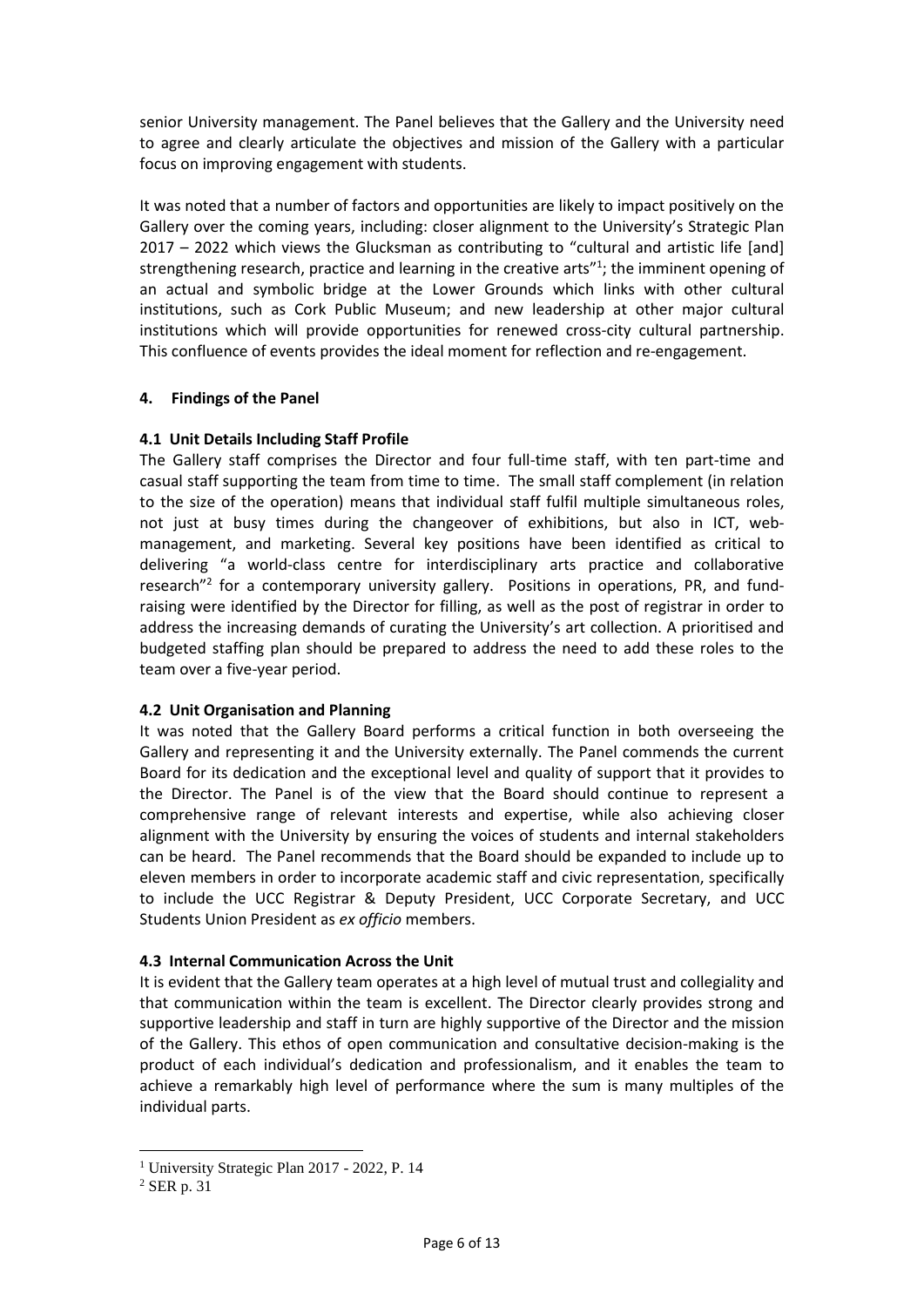### <span id="page-6-0"></span>**4.4 Strategic Planning**

The timing of Gallery's new Strategic Plan offers an ideal opportunity for the Gallery Board and staff to reflect and align more closely to the values and mission espoused by the University in its Strategic Plan 2017–2022. The University, in turn, should avail of the opportunity to engage with the Gallery in forging a mutually agreed strategy for the Gallery. In addition, the University should work with the Director to ensure that she has greater access to senior University staff and decision-making bodies to enable her and her team to programme activities which address and meet University concerns and priorities.

#### <span id="page-6-1"></span>**4.5 Breadth and Depth of Stakeholder Reach**

The Gallery's broad reach is impressive. Annual visitor figures indicate high levels of interest in exhibitions, events, and the café and shop — even though greater granularity of data would benefit planning and resourcing of these distinct activities. The distinctive architectural design of the building and its proximity to the main public entrance to the University must serve to attract considerable drop-in visitor interest.

The Gallery's exhibition programme is its main offering. Exhibitions typically aspire to positioning contemporary art practice alongside University research and enquiry. The Gallery has been highly successful in this respect, with some extremely popular exhibition topics and treatments, and a consistently high standard of artist representation. The Gallery is adept at sourcing and facilitating University disciplinary experts to participate in exploration and exhibition in a way which benefits all of those involved. This productive and successful approach should continue, however, a significant challenge for the Gallery will be to sustain this level of engagement and innovation with the academic community.

The SER reflects an outward-facing ethos which engages with a wide constituency of users across a broad range of communities, providing formal and informal learning opportunities for different age groups and including socially marginalised groups. The Gallery team is nimble and flexible and their programming indicates that the Gallery is socially aware and provides the space for the University to deliver its civic engagement mandate.

There is substantial depth to the nature of the engagement with the communities with whom the Gallery collaborates and this was commented upon by internal and external stakeholders. The challenge for the Gallery is to expand the breadth of stakeholder reach across the University and the wider community – but particularly with the general student body at UCC. The Panel is confident that the Gallery is fulfilling its artistic mission but this is not universally appreciated. The Gallery should ensure that they communicate the message in a more accessible manner to increase the elective engagement by students in expanding their own academic and personal encounters with the Glucksman.

It is appreciated that often the germ of an exhibition comes from a conversation, publication, or enquiry by an academic or research or service staff member of the University, and that this can lead to great success. However, there may also be scope for the Gallery to issue broad invitations to the academic community in order to attract disciplines which may not already have had contact with the Gallery to come forward with ideas and suggestions. Such a mode of engagement would be seen as democratic and inviting and could ensure a strong and competitive pipeline of exhibitions into the future. The Panel heard from a number of stakeholders the view that the Gallery could hold more single-artist exhibitions, as well as exhibitions which feature more recognisable artist names and artistic genres. The view was that such exhibitions would attract wider student and general public audiences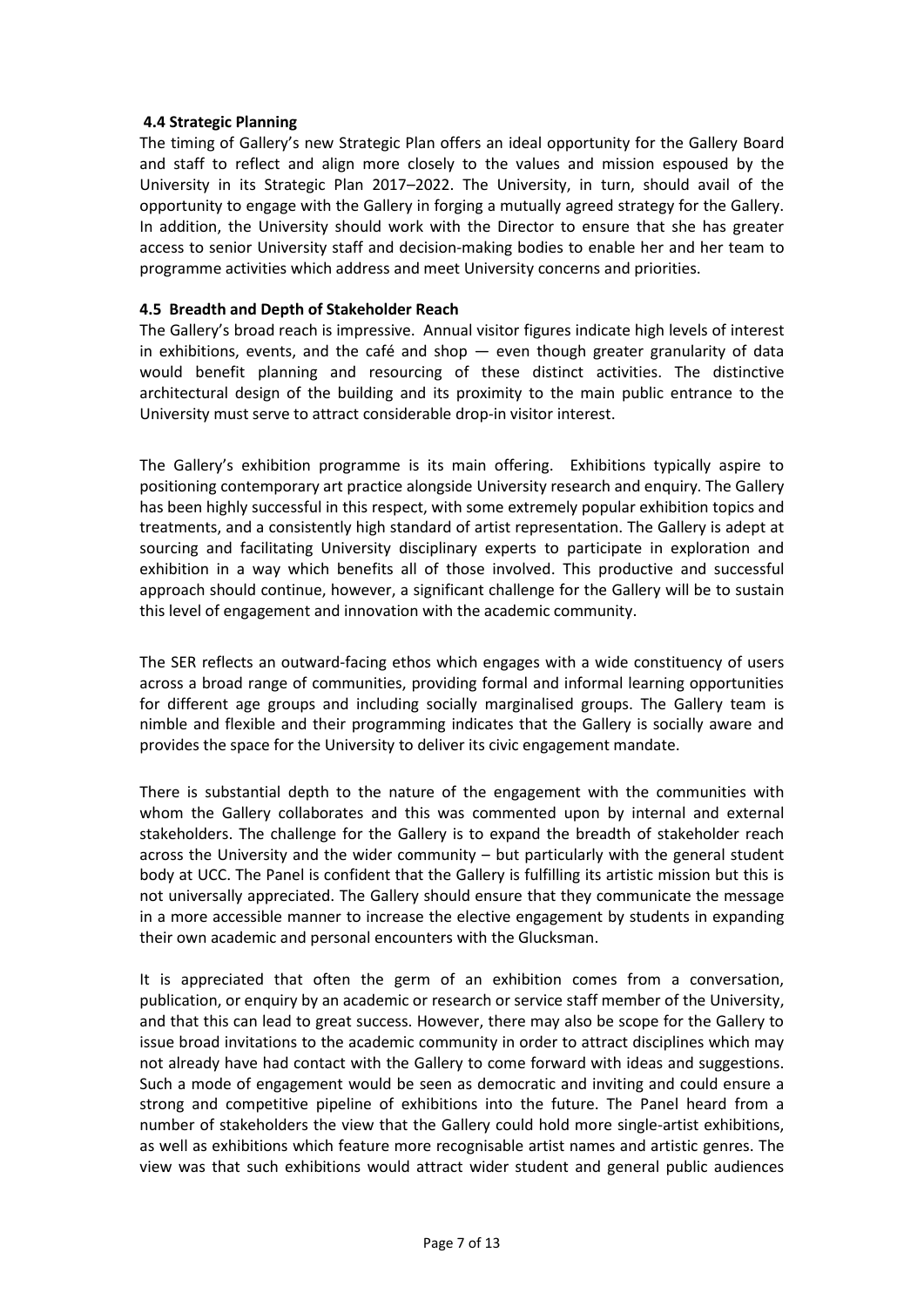who may not be interested in contemporary art practice and therefore unwilling to engage with the Gallery at any level. The Panel suggests that the Gallery Board and Director consider staging a regular cycle of exhibitions of this kind with the explicit aim of increasing audience reach to UCC students and members of the general public who might not otherwise visit the Gallery. This approach should continue to serve the desired range of audiences from "firsttime goers to international art experts".<sup>3</sup>

# <span id="page-7-0"></span>**4.6 Impact on student body (e.g. education provision, teaching and learning, student experience)**

The SER states that "The Glucksman is committed to enhancing the student experience and being part of the reason why a student might choose UCC, value UCC and retain a connection with UCC"*. <sup>4</sup>* Over the review period, the potential (sometimes untapped) of the Gallery to achieve this goal became apparent, however the issue of the communication of this "added value" across the spectrum of the University's primary constituency (potential students to alumni) was not always apparent. The Panel is of the view that there are opportunities for the Gallery to bring an extra dimension that allows for graduates to be world ready and makes the UCC graduate distinctive by adding value to their education, and that this mission needs to be more widely communicated.

### <span id="page-7-1"></span>**4.7 Staff development and workload**

Staff workloads have already been referred to and there is no doubt that the high levels of output are attributable to the commitment of staff, who go well above and beyond the call of duty to achieve their work objectives. Staff have been working to increase visitor numbers to the Gallery and this has been achieved over the past few years as evidenced in the SER Appendix 11 (Visitor Numbers) which indicates increased footfall. However, increasing numbers brings additional work for the staff and the Panel acknowledges that this is unsustainable in the long-term. There is a need for additional staff to support and sustain the current outputs, but especially to expand the Gallery's ambitious educational and artistic programme and its aspiration to be "a world-class centre for interdisciplinary arts practice". Furthermore, in such a prolific environment, it is essential that individual staff members are sustained and nurtured in terms of their own professional development and progression. To that end, the Strategic Plan for the Gallery should facilitate the opportunity for relevant Continuous Professional Development, including exploring training possibilities with UCC HR.

# <span id="page-7-2"></span>**4.8 Resources (staffing, physical, technical, other)**

As with many other areas of the University, the Gallery has been impacted by austerity in relation to resourcing which has been substantially cut over the years and is now lower than it was in 2007.<sup>5</sup> The Panel is cognisant of the need to develop the staffing levels. The Gallery has already presented a funding proposal to the University and the Panel supports and welcomes the University's endorsement of that proposal. In addition, the Gallery needs to leverage opportunities for in-kind support across the University to include support for ICT and fund-raising (through engaging, for example, with the Development Office around philanthropic funding).

#### <span id="page-7-3"></span>**4.9 Engagement/compliance with external policy drivers**

The Glucksman has already achieved MSPI accreditation which provides an external quality framework and informs the Gallery's extensive policy in relation to all of its work. In

<u>.</u>

 $3$  SER p.8

 $4$  SER p.13

<sup>5</sup> SER p.31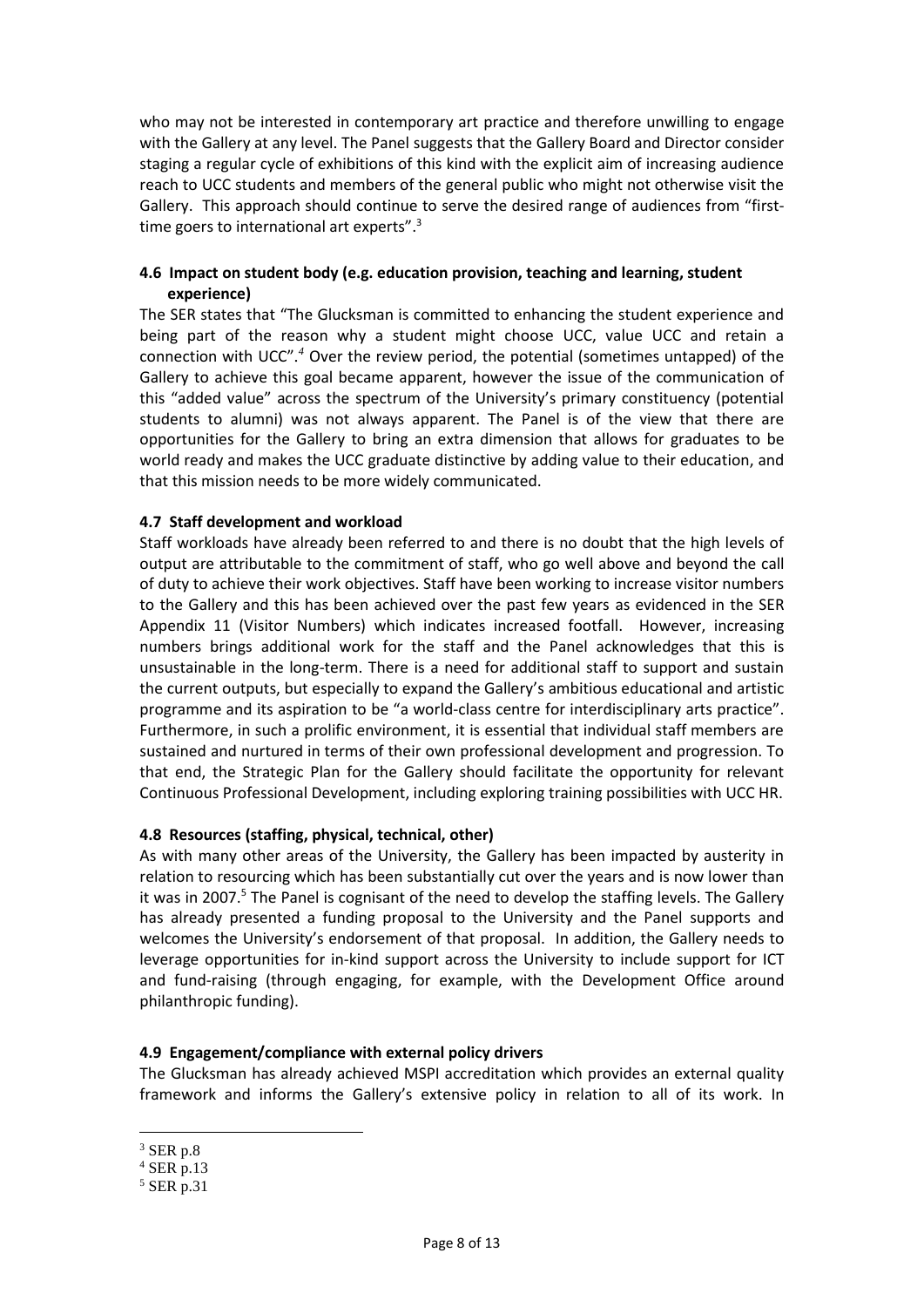addition, the Gallery is in receipt of funding from external agencies and amongst its grants it is in receipt of admirable Arts Council of Ireland funding. Its policies therefore reflect current best practice for organisations working within the Arts.

#### <span id="page-8-0"></span>**4.10 Local quality assurance and enhancement activities, including those for feedback and evaluation of services**

The Gallery undertakes visitor feedback surveys annually and participates in the *Here and Now Survey* (a study on arts audiences conducted by the Arts Council of Ireland in partnership with galleries and museums nationally). The Gallery should ensure that mechanisms are in place to capture the Gallery's engagement specifically with the student body in UCC and should also examine international best practice in relation to evaluation and feedback in the University setting. The Gallery should develop metrics to demonstrate delivery of its Strategic Plan.

### <span id="page-8-1"></span>**4.11 Collaborative partnerships internally within the University**

The Gallery set out in its last Strategic Plan to engage across the University with academic partners. This has largely been achieved. There is an opportunity for further partnerships with the wider student body and this could be achieved by, among other things, building on relationships with existing student societies such as the UCC International Development Society and the LGBT\* Society.

### <span id="page-8-2"></span>**4.12 External relations and partnerships**

The Gallery has an established practice of engaging in external relations and with international partners. Appendix 5 of the SER provides a list of funding, cultural and community partners at local (UCC and Cork city), national and international levels. The Director has shared the Gallery's collaborative model of curatorial practice at symposia and conferences nationally and internationally.

# <span id="page-8-3"></span>**4.13 Comment on the data provided through the annual monitoring processes (i.e. for measuring the quality and impact of the Unit's services and activities)**

The Gallery should provide an Annual Report as part of a governance model to highlight the Gallery's achievements to internal and external stakeholders.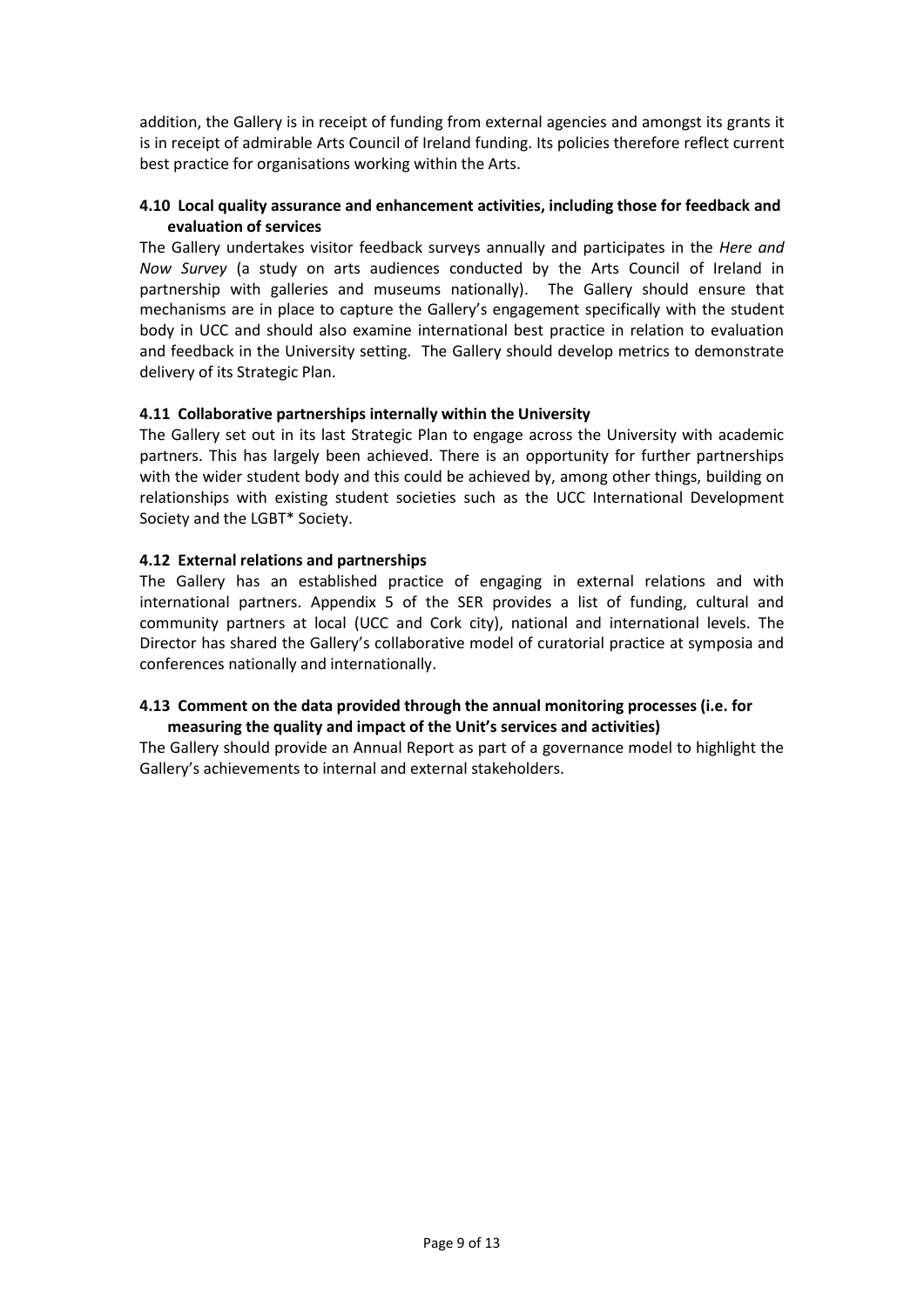#### <span id="page-9-0"></span>**5. Recommendations for Enhancement**

The Panel acknowledges the huge contribution that the Gallery staff have made in developing an identity for the Glucksman Gallery, and acknowledges the Gallery's necessary and productive independence, both structurally and artistically. The Panel is also cognisant that the Gallery's vision must align with that of the wider University, and intends that these recommendations to the Gallery and the University will speak to advancing that unity of mission.

# <span id="page-9-1"></span>**5.1 Recommendations for the Gallery**

# *The Panel recommends that the Gallery:*

- 1. Develops a strategic plan for the Gallery, in alignment with the University's Strategic Plan 2017 - 2022, which articulates and communicates its vision and mission, and provides a "roadmap" and business plan for the implementation and appropriate resourcing of this plan
- 2. Develops an effective promotional and marketing strategy to communicate its core values and distinctiveness to all its audiences and potential audiences to include signage
- 3. Assesses the needs and opportunities for greater engagement across the continuum of student experience (prospective, undergraduate, postgraduate and alumni) on an academic and experiential level
- 4. Works with the Gallery Board to programme more single artist and broader-appeal exhibitions
- 5. Develops a mechanism (to be articulated in the strategic plan) to broaden engagement that informs decision-making around Gallery programming
- 6. Expands the potential for collaboration with the broader cultural offering of the city (e.g. Crawford Art Gallery, Public Museum etc.)
- 7. Enlists University services to further support the Gallery mission e.g. Marketing and Communications, the Development Office, Information Services etc.
- 8. Facilitates the opportunity for relevant professional development for staff
- 9. Develops metrics and KPIs to demonstrate delivery of its strategic plan, with particular reference to international best practice in University settings

# <span id="page-9-2"></span>**5.2 Recommendations for the University**

# *The Panel recommends that the University:*

- 1. Articulates the University's vision and policy for the Glucksman, recognising the Gallery's distinct identity, mission, autonomy and contribution to civic engagement
- 2. Makes explicit how the Gallery could become central to the teaching and learning mission of the University
- 3. Clarifies the reporting line of the position of Director within the University
- 4. Seeks to include the Director/team members on appropriate bodies such as relevant Academic Council committees
- 5. Explores how the University can provide in-kind support to the Gallery e.g. the website, PR, Marketing and Development
- 6. Agrees a sustainable financial funding model with the Gallery
- 7. Expands the Gallery Board to include civic and academic representation, and to guarantee *ex officio* representation by the UCC Registrar & Deputy President, Corporate Secretary and Student Union representative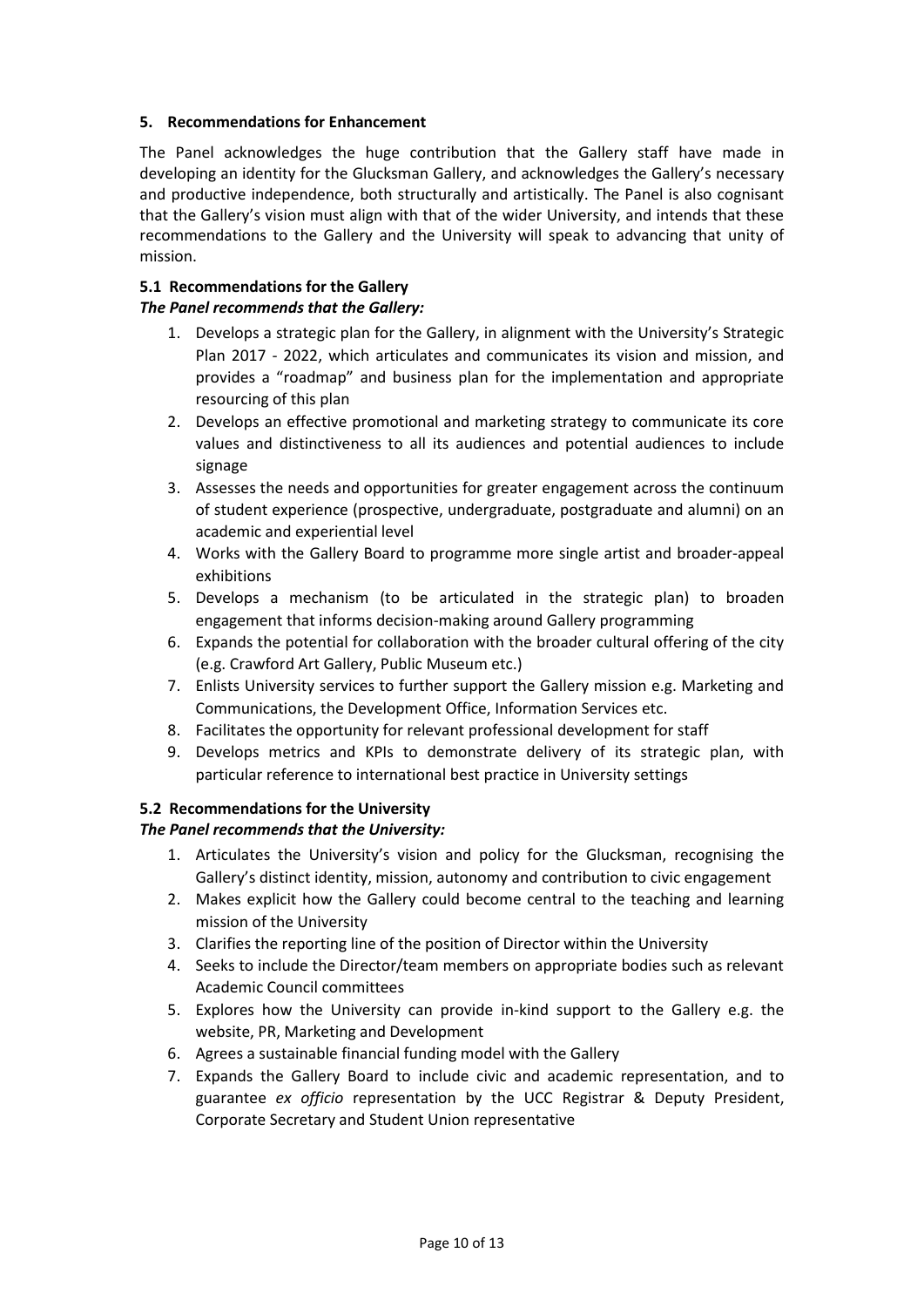# <span id="page-10-0"></span>**Appendix 1 Timetable**

#### **GLUCKSMAN GALLERY**

#### **PEER REVIEW PANEL SITE VISIT**

| Tuesday 12 December 2017 |                                                                                                                                                       |  |  |  |
|--------------------------|-------------------------------------------------------------------------------------------------------------------------------------------------------|--|--|--|
| $12.00 - 12.30$          | Convening of Panel members<br>Briefing by Ms Elizabeth Noonan, Director of Quality Enhancement, and Dr Kay Taaffe,<br><b>Quality Enhancement Unit</b> |  |  |  |
| $12.30 - 14.00$          | Lunch and private meeting of Panel<br>Panel agree issues to be explored in meetings with the Director of the Glucksman                                |  |  |  |
|                          | Gallery.                                                                                                                                              |  |  |  |
| $14.00 - 15.00$          | Ms Fiona Kearney, Director, Glucksman Gallery                                                                                                         |  |  |  |
|                          | (to be joined by the Administrator, Damian Jones at 14.40)                                                                                            |  |  |  |
| $15.00 - 15.45$          | Tour of the Glucksman facilities                                                                                                                      |  |  |  |
| $15.45 - 16.15$          | Tea/coffee                                                                                                                                            |  |  |  |
| $16.15 - 17.00$          | Meeting with University Management Team members                                                                                                       |  |  |  |
|                          | Professor Anita Maguire, Vice President for Research & Innovation                                                                                     |  |  |  |
|                          | Dr Ronan O'Dubhghaill, Vice President for External Relations<br>Professor John O'Halloran, Vice-President for Teaching and Learning                   |  |  |  |
| $17.00 - 18.00$          |                                                                                                                                                       |  |  |  |
|                          | Meeting with external stakeholders                                                                                                                    |  |  |  |
|                          | Ms Trish Brennan, CIT Crawford College of Art and Design                                                                                              |  |  |  |
|                          | Ms Fiona Kelly, Artist<br>Ms Roseanne Lynch, Artist                                                                                                   |  |  |  |
|                          | Mr Martin O'Donoghue, Cork Opera House                                                                                                                |  |  |  |
|                          | Mr Kevin Corcoran, Designer of range of craft items inspired by Glucksman                                                                             |  |  |  |
|                          | Ms Roz Crowley, Onstream Publications                                                                                                                 |  |  |  |
|                          | Ms Natasha Edmonson, Secondary Art Teacher                                                                                                            |  |  |  |
|                          | Ms Maemie Lane, Senior Citizen Participant<br>Informal dinner for members of the Panel & staff members of the Glucksman                               |  |  |  |
| 19.00                    |                                                                                                                                                       |  |  |  |
|                          | Mr Chris Clarke, Senior Curator<br>Mr Tadhg Crowley, Curator of Education                                                                             |  |  |  |
|                          | Mr Damian Jones, Administrator                                                                                                                        |  |  |  |
|                          | Ms Fiona Kearney, Director                                                                                                                            |  |  |  |
|                          | Ms Sarah McAuliffe, Retail and Development Manager                                                                                                    |  |  |  |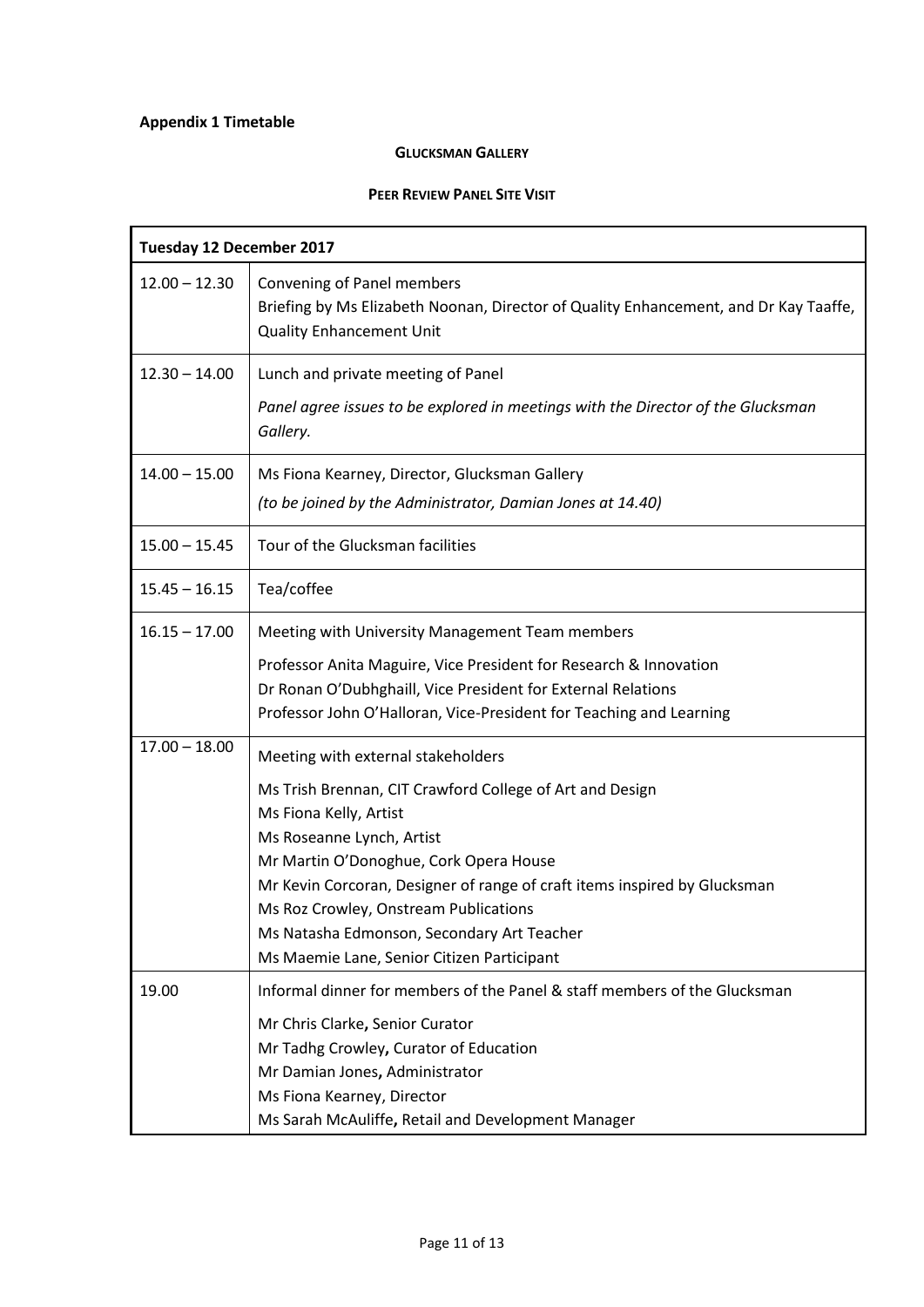| <b>Wednesday 13 December 2017</b> |                                                                                                                                                              |  |
|-----------------------------------|--------------------------------------------------------------------------------------------------------------------------------------------------------------|--|
| $08.45 - 09.00$                   | Convening of the Panel                                                                                                                                       |  |
| $09.00 - 09.30$                   | Members of UCC staff - artistic discussion                                                                                                                   |  |
|                                   | Professor Nuala Finnegan, School of Languages & Literatures                                                                                                  |  |
|                                   | Dr Orla Murphy, School of English<br>Dr Paul O'Donnell, School of Music & Theatre                                                                            |  |
|                                   |                                                                                                                                                              |  |
| $09.30 - 10.00$                   | Members of UCC staff - interdisciplinary discussion                                                                                                          |  |
|                                   | Professor John Cryan, Department of Anatomy and Neuroscience                                                                                                 |  |
|                                   | Dr Máire Leane, Dean, Office of Senior Vice President Academic and Registrar<br>Professor John Quinn, School of Biological, Earth and Environmental Sciences |  |
|                                   |                                                                                                                                                              |  |
| $10.15 - 10.45$                   | Ms Virginia Teehan, Director of Cultural Projects, UCC                                                                                                       |  |
| $10.45 - 11.45$                   | Private meeting of the Panel (tea/coffee)                                                                                                                    |  |
| $11.45 - 12.30$                   | Glucksman Gallery staff                                                                                                                                      |  |
|                                   | Mr Chris Clarke, Senior Curator                                                                                                                              |  |
|                                   | Mr Tadhg Crowley, Curator of Education                                                                                                                       |  |
|                                   | Mr Damian Jones, Administrator<br>Ms Sarah McAuliffe, Retail and Development Manager                                                                         |  |
|                                   |                                                                                                                                                              |  |
| $12.30 - 13.00$                   | Mr Rob Donelson, Executive Director, Development & Alumni Relations                                                                                          |  |
|                                   | Dr Jean Van Sinderen-Law, Development & Alumni Relations                                                                                                     |  |
| $13.00 - 14.00$                   | Lunch and private meeting of the Panel                                                                                                                       |  |
| $14.00 - 14.30$                   | Professor Gerry Wrixon (President Emeritus & Director)                                                                                                       |  |
| $14.30 - 15.15$                   | <b>Board Members</b>                                                                                                                                         |  |
|                                   | Ms Paula Cogan                                                                                                                                               |  |
|                                   | Dr Brian Fay (conference call)                                                                                                                               |  |
|                                   | Professor Caroline Fennell                                                                                                                                   |  |
|                                   | Dr Nicholas Fox Weber (conference call)<br>Mr Lawrence O'Hana (conference call)                                                                              |  |
|                                   |                                                                                                                                                              |  |
| $15.15 - 15.45$                   | Private meeting of the Panel (tea/coffee)                                                                                                                    |  |
| $15.45 - 16.15$                   | Professor Patrick O'Shea, President                                                                                                                          |  |
| $16.15 - 16.45$                   | Mr Mark Poland, Buildings & Estates                                                                                                                          |  |
| $16.45 - 17.15$                   | Ms Helen Connolly, Glucksman Accountant                                                                                                                      |  |